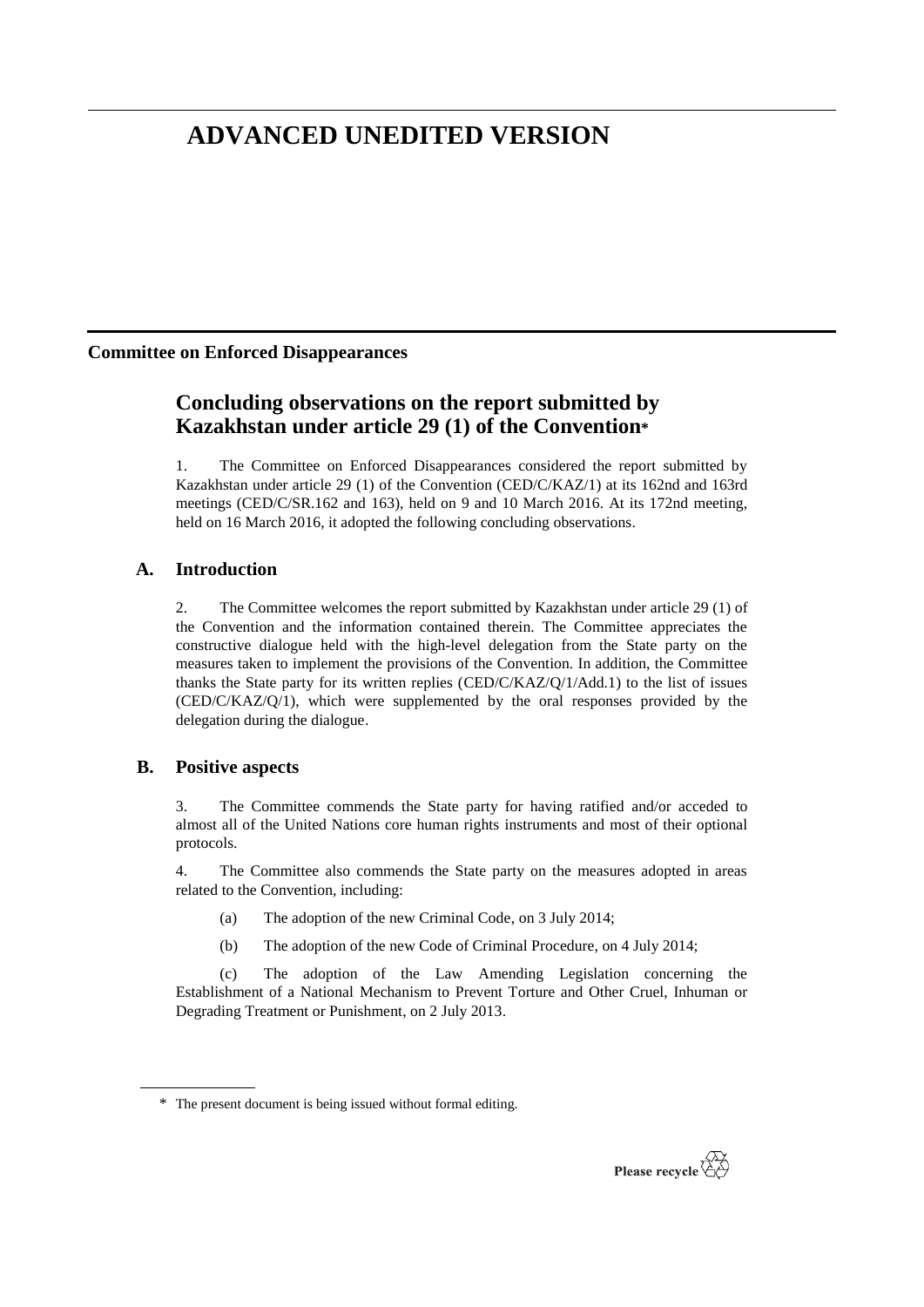5. The Committee also notes with satisfaction that the State party has extended an open invitation to all special procedures mandate holders of the Human Rights Council to visit the country.

# **C. Principal subjects of concern and recommendations**

6. The Committee considers that, at the time of adoption of the present concluding observations, the legislation in force in the State party and the performance of some of its competent authorities were not in full compliance with the obligations incumbent on States that have become parties to the Convention. The Committee calls upon the State party to implement its recommendations, which have been made in a constructive spirit of cooperation to assist the State party to give effect in law and practice to its obligations under the Convention.

### **General information**

#### **Individual and inter-State communications**

7. The Committee notes that the State party has not yet recognized the competence of the Committee to receive and consider individual and inter-State communications under articles 31 and 32 of the Convention, but that the possibility of doing so is being studied by relevant State bodies (arts. 31 and 32).

**8. The Committee encourages the State party to recognize as soon as possible the Committee's competence to receive and consider individual and inter-State communications under articles 31 and 32 of the Convention, respectively, with a view to strengthening the framework for protection against enforced disappearances provided for in the Convention.**

#### **National human rights institution**

9. While noting with concern that the Office of the Human Rights Commissioner is not in full compliance with the Paris Principles, the Committee takes note of the information provided by the State party that currently there are discussions about having a single law to strengthen the status of the Office of the Human Rights Commissioner.

**10. The Committee recommends that the State party adopt the legislative or other measures necessary to bring the Office of the Human Rights Commissioner into full compliance with the Paris Principles.**

## **Definition and criminalization of enforced disappearance (arts. 1-7)**

# **The offence of enforced disappearance**

11. The Committee takes note of the State party's assertion that article 414 of the Criminal Code establishes responsibility for enforced disappearance as defined by the Convention and that, in its view, there is no need to incorporate into domestic law enforced disappearance as an autonomous offence. However, the Committee is concerned that, even if they contain elements related to enforced disappearance, article 414 and other offences against liberty contained in the Criminal Code are not sufficient to adequately encompass all the constituent elements and modalities of an enforced disappearance, as defined in article 2 of the Convention, and thus to comply with the obligation under article 4, which is closely related to other treaty obligations concerning legislation, such as those in articles 6 and 7. In this respect, while taking note that pursuant to article 54 (1) (16) of the Criminal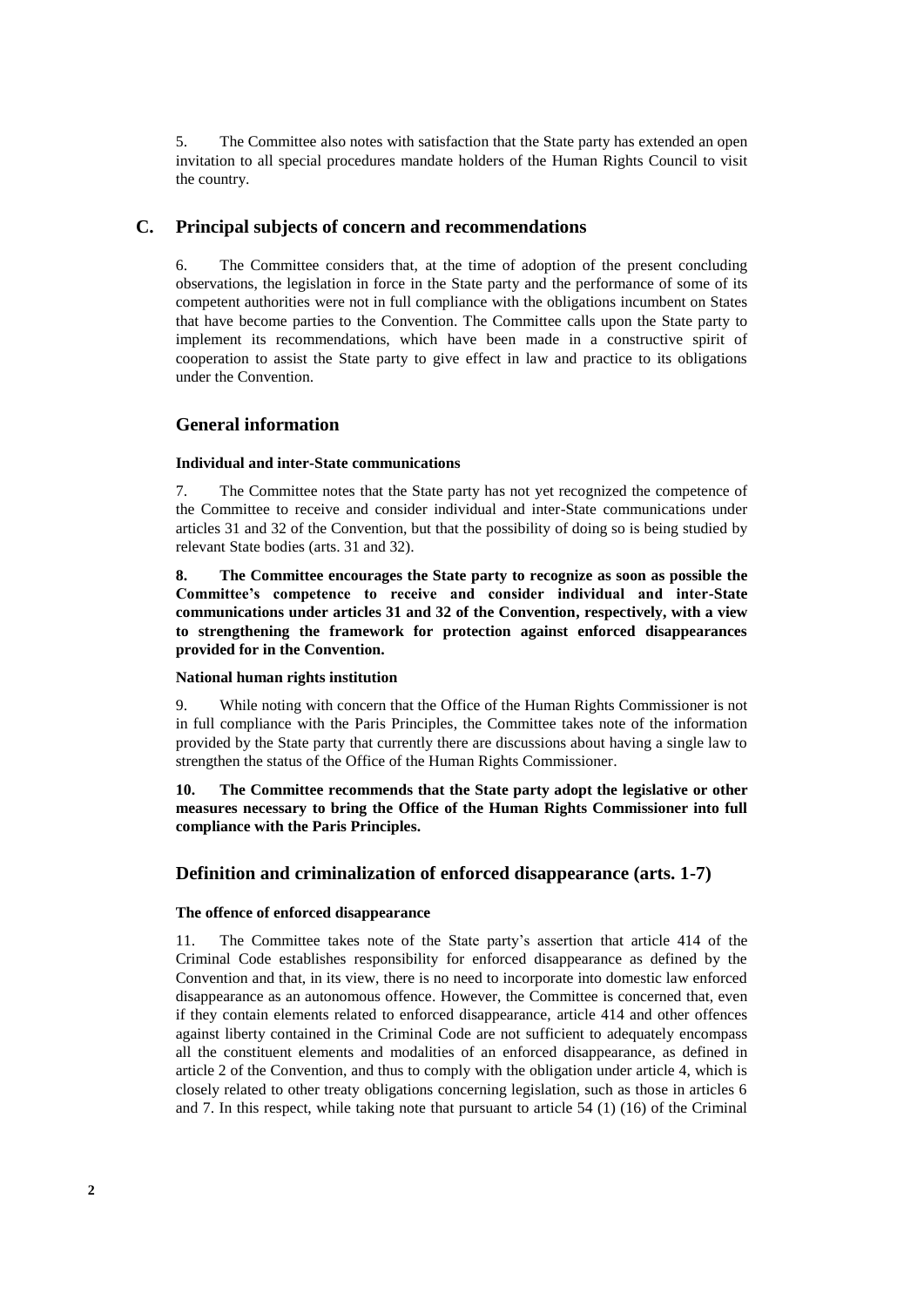Code the commission of an offence by a member of a law enforcement or special state body or a judge with the use of his or her official position is considered an aggravating circumstance, the Committee considers that article 414 of the Criminal Code neither provides for appropriate penalties which take into account the extreme seriousness of enforced disappearance. Furthermore, the Committee observes that national legislation does not specifically criminalize enforced disappearance as a crime against humanity in accordance with the standards provided for under article 5 of the Convention (arts. 2, 4, 5, 6 and 7).

**12. The Committee recommends that the State party adopt the legislative measures necessary to ensure that, as soon as possible:**

**(a) Enforced disappearance is incorporated into domestic law as an autonomous offence, in accordance with the definition contained in article 2 of the Convention, and that the offence carries appropriate penalties which take into account its extreme seriousness, avoiding the imposition of the death penalty;**

**(b) Enforced disappearance as a crime against humanity is criminalized in accordance with the standards provided for under article 5 of the Convention.**

# **Criminal responsibility and judicial cooperation in relation to enforced disappearance (arts. 8-15)**

### **Statute of limitations**

13. The Committee notes with interest that domestic law establishes that certain offences, such as torture, are not subject to statute of limitations. However, it notes that article 71 of the Criminal Code stipulates that the term of limitation is counted from the day of the commission of the criminal act, not from the end of it, and expresses its concern that domestic law does not seem to contemplate any exceptions for offences of a continuous nature that could be applied in a case of enforced disappearance (art. 8).

**14. The Committee, emphasising the continuous nature of enforced disappearance, recommends that the State party take the measures necessary to ensure that, in line with article 8 (1) (b) of the Convention, the term of limitations for criminal proceedings in respect of enforced disappearance –or other continuous offences applied instead of it while enforced disappearance is not specifically criminalizedcommences from the moment when the enforced disappearance ceases (inter alia, when the disappeared person is found alive; in the event of death, when his or her remains are found and identified; or when the identity of a child subjected to wrongful removal is restored). The Committee invites the State party, when criminalizing enforced disappearance as an autonomous offence, to provide that the offence is not subject to any statute of limitations.**

#### **Prevention and sanction of acts that may hinder the conduct of investigations**

15. The Committee welcomes the information provided by the State party concerning the steps taken to ensure that criminal investigations against public officials are conducted impartially and independently, including the establishment of the special prosecutors units. However, the Committee is concerned that, according to the information before it, the internal security or internal investigation units of the law enforcement or security forces whose officials are accused of having committed a crime could still be involved in the initial stages of an investigation (art. 12).

**16. The Committee recommends that the State party adopt all the measures necessary to prevent acts that may hinder or influence the conduct of an investigation**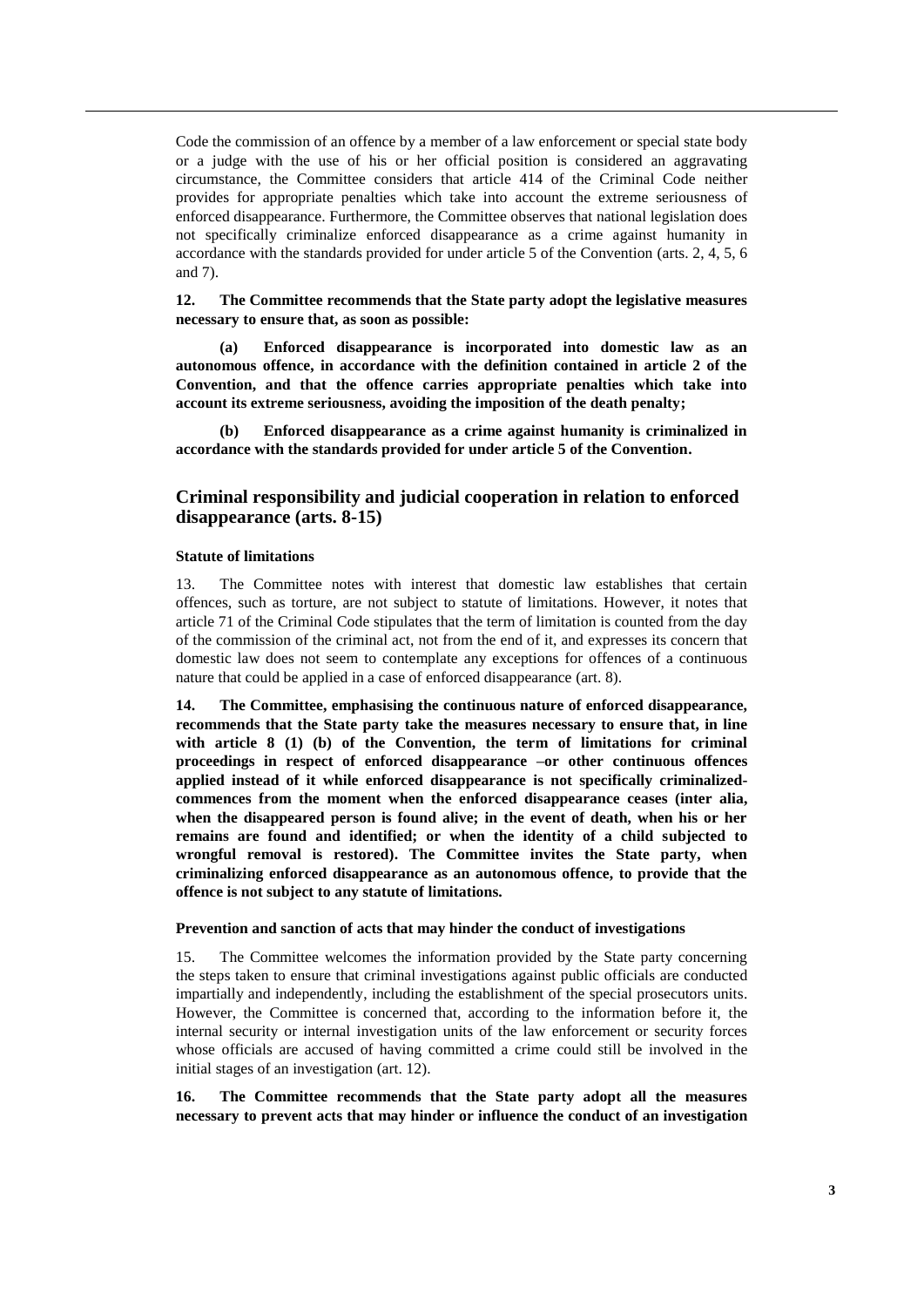**into an enforced disappearance, particularly by guaranteeing in practice that officials belonging to the same law enforcement or security force as the person accused of having committed an enforced disappearance are not involved in the investigation.**

### **Measures to prevent enforced disappearances (arts. 16-23)**

#### **Non-refoulement**

17. The Committee takes note of the information provided by the State party on the legislative and other measures taken in the fields of extradition and asylum to ensure respect for the principle of non-refoulement. However, it is concerned at allegations of instances in which: a) asylum-seekers without valid travel documents or visas were not allowed to enter the State party and apply for asylum despite the fact that the Refugee Law stipulates otherwise; and b) asylum seekers were forcibly returned to their countries of origin before final decisions on their asylum claims were reached. In addition, the Committee takes note of the assertion by the State party that diplomatic assurances from States requesting extradition are not accepted as the only guarantee if there is a possible risk of the person being subjected to enforced disappearance (art. 16).

**18. The Committee recommends that the State party ensure that the principle of non-refoulement enshrined in article 16 (1) of the Convention is strictly respected in all circumstances. In particular, the Committee recommends that the State party adopt the measures necessary to ensure in practice that:**

**(a) All asylum seekers, including those without valid travel documents or visas, have unhindered access to effective refugee status determination procedures that fully comply with the obligations arising under article 16 of the Convention;**

**(b) Before proceeding to an expulsion, return or extradition, all relevant procedures have been exhausted and a thorough individual examination has been carried out to determine whether there are substantial grounds for believing that the person concerned would be in danger of being subjected to enforced disappearance and that, if there are such grounds, the person concerned is not expelled, extradited or returned;**

**(c) Diplomatic assurances are evaluated with the utmost care and that they are not accepted in any case where there are substantial grounds for believing that a person would be in danger of being subjected to enforced disappearance.**

#### **Communication of persons deprived of liberty**

19. The Committee notes with appreciation that article 414 of the Criminal Code criminalizes, inter alia, the wilful failure to inform a suspect's relatives of his or her detention and whereabouts and the unlawful refusal to provide information on the place where a person is being held in custody to a citizen that has the right to receive such information. In addition, the Committee takes note of the information provided by the State party that there have been no complaints relating to the failure to observe the legal provisions that establish the obligation of the official responsible for the pre-trial investigation to immediately give information on the arrest and whereabouts of a person to his/her relatives or to other persons close to him/her, or to give the person the opportunity to do so him or herself; for the obligation to immediately report the arrest of foreign persons to the relevant representatives of their State; and for the right to meet with counsel from the moment of detention. However, it is concerned at allegations of instances in which persons deprived of their liberty were not able to promptly meet with their lawyer or inform the person of their choice of the deprivation of liberty (arts. 17, 18 and 22).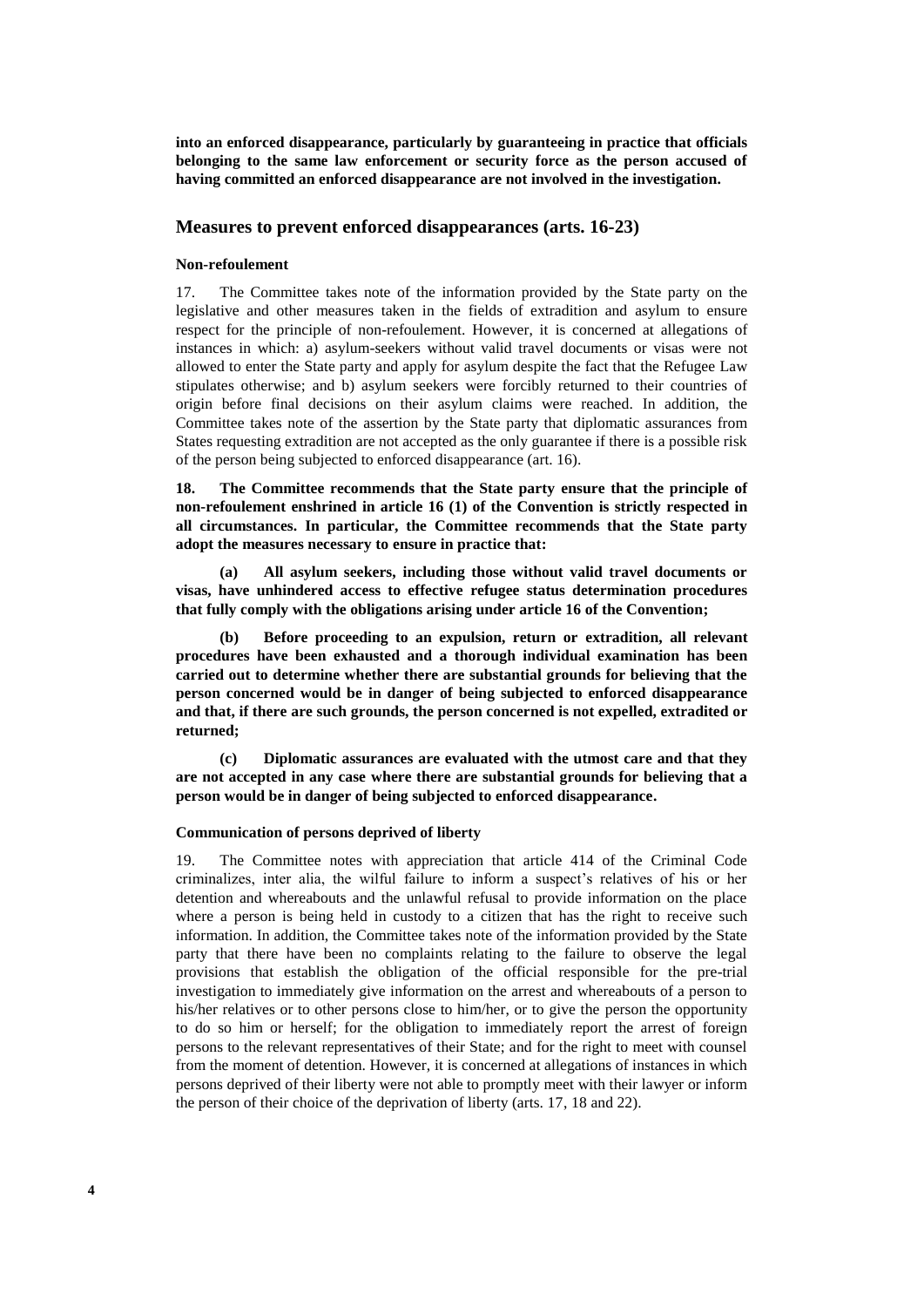**20. The Committee recommends that the State party adopt the measures necessary to guarantee in practice, from the outset of the deprivation of liberty, that: all persons have access to a lawyer, and their relatives or any other person of their choice and, in the case of foreigners, their consular authorities, are informed of the deprivation of liberty and of the place where the person is being held. It further recommends that the State party also guarantee in practice that any acts hindering the observance of these rights are adequately sanctioned.**

#### **Registers of persons deprived of liberty**

21. The Committee welcomes the information provided by the State party about the electronic database that contains information of persons held in special temporary detention facilities and in facilities where they carry out sentences, and that is integrated to the databases of other State bodies. However, it regrets not receiving clarifications on whether registers kept in all places where persons may be deprived of liberty, irrespective of their nature, include all the information listed in article 17 (3) of the Convention. While welcoming that article 414 of the Criminal Code punishes the falsification of the time at which an arrest record was drawn up or of the time of actual arrest, and taking note of the assertion by the State party that no complaints have been received on improper registration of deprivations of liberty, the Committee remains concerned at reports that, in some instances, law enforcement officials have allegedly failed to accurately record the time of arrest (arts. 17 and 22).

**22. The Committee recommends that the State party take the steps necessary to ensure that:**

**(a) All deprivations of liberty are entered in uniform registers and/or records which include, as a minimum, the information required under article 17 (3) of the Convention;**

**(b) Registers and/or records of persons deprived of liberty are filled out and updated promptly and accurately and are subject to periodic checks and, in the event of irregularities, the officials responsible are adequately sanctioned.**

### **National Preventive Mechanism**

23. The Committee welcomes the ratification of the Optional Protocol to the Convention against Torture by the State party as well as the adoption of the Law Amending Legislation concerning the Establishment of a National Mechanism to Prevent Torture and Other Cruel, Inhuman or Degrading Treatment or Punishment and the designation of the Human Rights Commissioner as the national preventive mechanism, as it considers that they could be instrumental in preventing enforced disappearances and other violations of the rights and obligations contained in the Convention. While taking note of the range of places visited by the national preventive mechanism, the Committee is concerned at information that relevant legislation leaves outside of its mandate certain places where persons may be deprived of liberty. In this respect, the Committee observes with interest the information provided by the State party that work is under way to amend relevant legislation so as to expand the range of places to be visited by the national preventive mechanism. While taking note of the assertion by the State party that there are no constraints limiting the ability of the national preventive mechanism to undertake urgent and unannounced visits, the Committee is concerned at reports indicating that the national preventive mechanism has faced some bureaucratic obstacles that in practice have restricted its ability to carry out that type of visits (art. 17).

**24. The Committee recommends that the State party speed up the process aimed at amending the legislation relating to the national preventive mechanism so as to ensure**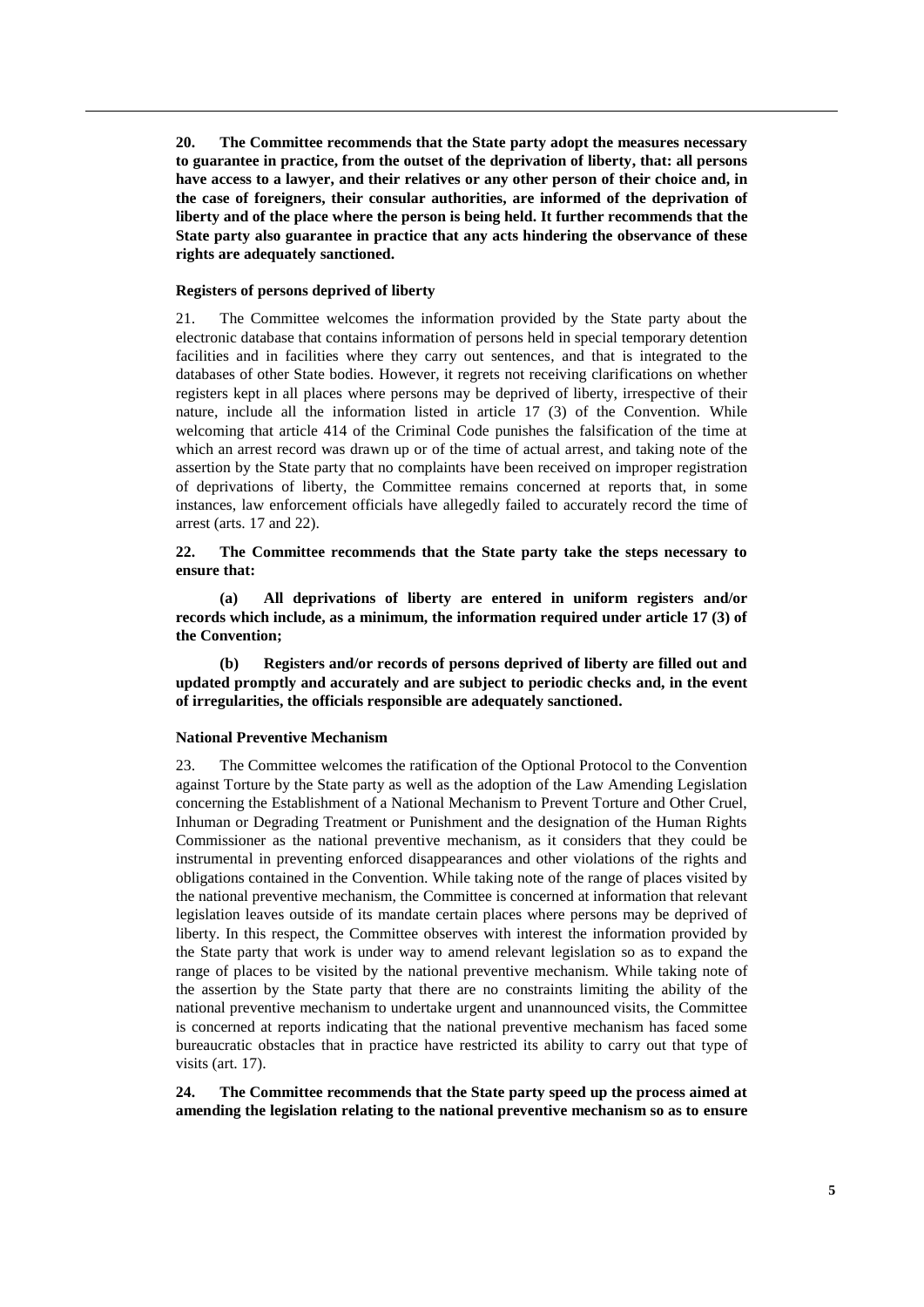**in law that its mandate extends to all places where persons may be deprived of liberty, irrespective of their nature. It also recommends that the State party adopt the measures necessary to guarantee in practice that the national preventive mechanism can carry out urgent, unplanned and unannounced visits to any place of deprivation of liberty without obstacles of any kind.**

### **Training on the Convention**

25. The Committee notes with appreciation the information provided by the State party regarding the regular training provided to judges and military and internal affairs personnel, including on international human rights law, and in particular the information concerning the training dispensed to law enforcement personnel on how to deal with missing persons and other issues related to the Convention. However, it notes that no specific and regular training is provided to all State officials on the relevant provisions of the Convention in the terms provided for in article 23 (1) thereof (art. 23).

**26. The Committee recommends that the State party ensure that all law enforcement and security personnel, whether civil or military, medical personnel, public officials and other persons who may be involved in the custody or treatment of persons deprived of their liberty, including judges, prosecutors and other officials responsible for the administration of justice, receive specific and regular training on the provisions of the Convention, in accordance with article 23 (1) thereof.**

# **Measures to provide reparation and to protect children against enforced disappearance (arts. 24 and 25)**

# **Definition of victim and right to receive reparation and prompt, fair and adequate compensation**

27. While observing that domestic law does not provide for a definition of victim in line with the one in article 24 (1) of the Convention, the Committee takes note of the assertion by the State party that the concept of injured party under article 71 of the Code of Criminal Procedure covers all persons who suffered harm as a result of a criminal act. In addition, the Committee takes note of the information provided by the State party about legislation relating to compensation and reparation, including article 71 of the Code of Criminal Procedure and the Law on Special Social Services, and about the instances in which compensation and reparation are to be funded from the State budget. However, the Committee observes that no provision is made in domestic law for a comprehensive system of reparation that fully meets the requirements of article 24 (4) and (5) of the Convention (art. 24).

**28. The Committee recommends that the State party take the appropriate measures, including the provision of suitable training for members of the judiciary, to ensure that the concept of injured party in article 71 of the Code of Criminal Procedure is applied in accordance with the definition of victim contained in article 24 (1) of the Convention. The Committee also recommends that the State party adopt the measures necessary to ensure that any person who has suffered harm as the direct result of an enforced disappearance obtains full reparation in accordance with article 24 (5) of the Convention and prompt, fair and adequate compensation. To this effect, the Committee recommends that the State party establish a comprehensive, gendersensitive system of reparation and compensation that is fully in line with article 24 (4 and 5) of the Convention and other relevant international standards.**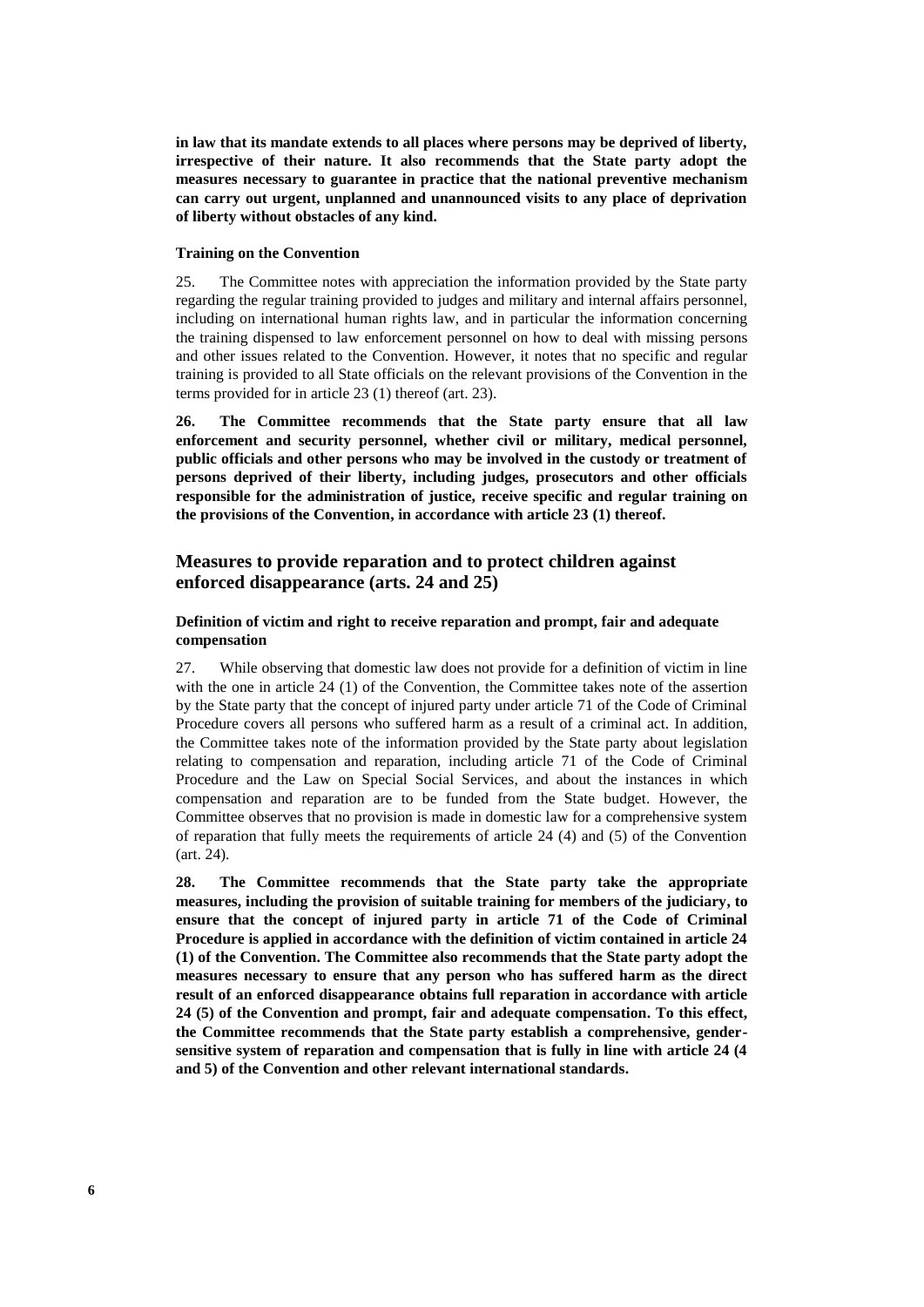### **Legal situation of disappeared persons whose fate has not been clarified and that of their relatives**

29. The Committee takes note of the assertion by the State party that national legislation ensures that the property rights of missing persons and their families are upheld. However, it regrets not having received adequate information about the legislation that would apply with regard to the legal situation of disappeared persons whose fate has not been clarified and that of their relatives in other fields, such as social welfare and family law (art. 24).

**30. In light of article 24 (6) of the Convention, the Committee recommends that the State party adopt the measures necessary to guarantee that domestic law deals appropriately with the legal situation of disappeared persons whose fate has not been clarified and that of their relatives in fields such as social welfare, financial matters, family law and property rights. In this respect, the Committee encourages the State party to set up a procedure to obtain a declaration of absence as a result of enforced disappearance.**

### **Legislation concerning the wrongful removal of children**

31. While taking note of the information provided by the State party concerning existing legislative mechanisms to protect the rights of children, the Committee notes with concern that there are no provisions in the legislation in force that specifically criminalize the actions relating to the wrongful removal of children referred to in article 25 (1) of the Convention (art. 25).

**32. The Committee recommends that the State party adopt the legislative measures necessary to make the actions referred to in article 25 (1) of the Convention specific offences and that it establish appropriate penalties for such actions which take into account their extreme seriousness.**

# **D. Dissemination and follow-up**

33. The Committee wishes to recall the obligations undertaken by States when becoming parties to the Convention and, in this connection, urges the State party to ensure that all the measures it adopts, irrespective of their nature or the authority from which they emanate, are in full accordance with the obligations it assumed when becoming party to the Convention and other relevant international instruments.

34. The Committee also wishes to emphasize the particularly cruel effect of enforced disappearances on the human rights of women and children. Women who are subjected to enforced disappearance are particularly vulnerable to sexual and other forms of gender violence. Women who are relatives of a disappeared person are particularly likely to suffer serious social and economic disadvantages and to be subjected to violence, persecution and reprisals as a result of their efforts to locate their loved ones. Children who are victims of enforced disappearance, either because they themselves were subjected to disappearance or because they suffer the consequences of the disappearance of their relatives, are especially vulnerable to numerous human rights violations, including identity substitution. In this context, the Committee places special emphasis on the need for the State party to ensure that gender perspectives and child-sensitive approaches are used in implementing the rights and obligations set out in the Convention.

35. The State party is encouraged to widely disseminate the Convention, its report submitted under article 29 (1) of the Convention, the written replies to the list of issues drawn up by the Committee and the present concluding observations, in order to raise awareness among the judicial, legislative and administrative authorities, civil society and non-governmental organizations operating in the State party and the general public. The